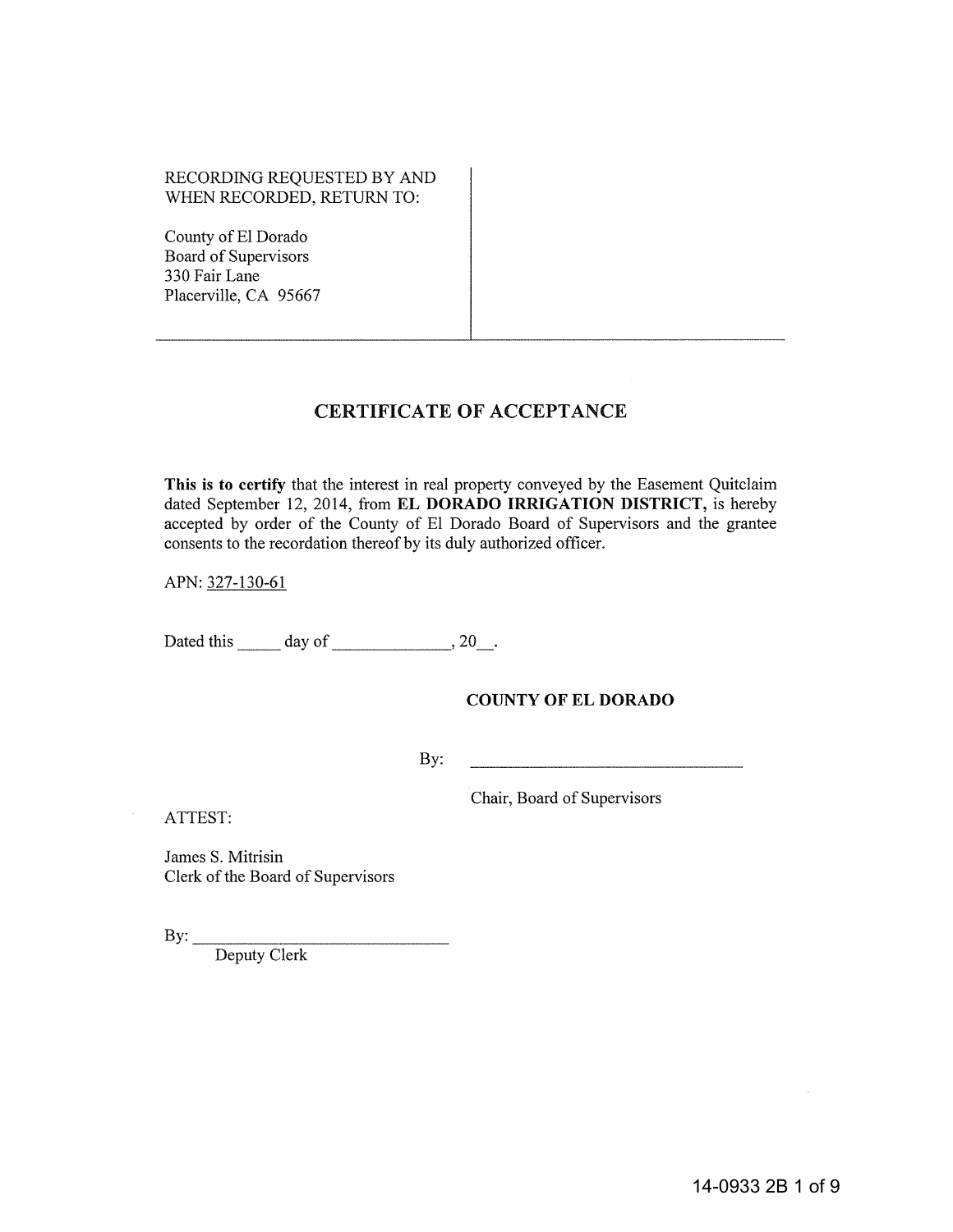Recording Requested By, & Mail To: EI Dorado Irrigation District 2890 Mosquito Road Placerville, CA 95667 c/o Aaron Dinsdale

Name: County of El Dorado, California Address: 360 Fair Lane, Placerville CA 95667 APN: 327-130-61 Documentary Transfer Tax \$ 0 RTT 11922

*For County Recorder's Use Only* 

### *EASEMENT QUITCLAIM*

EL DORADO IRRIGATION DISTRICT does hereby REMISE, RELEASE AND FOREVER QUIT CLAIM to EL DORADO COUNTY, any EASEMENTS found within TRACT 8 of parcel APN: 327-130-61 more precisely referring to RECORD OF SURVEY 31/149C, and hereby ONLY pertaining to the county and state division line which is marked FUTURE DIVISION LINE BETWEEN STATE OF CALIFORNIA & COUNTY OF EL DORADO, and as specifically found in the NI/2 of Section 23 Township ION., Range 10E., M.D.M. County of El Dorado, California.

#### *SEE ATTACHED EXHIBITS*

Parcel APN: 327-130-61 contains Tracts 13, and 8. EL DORADO IRRIGATION DISTRICT and it's successors shall retain any and all SEWER EASEMENTS found on said parcel found within TRACT 13, and more precisely referring to PM 048-075A.

 $\mathcal{L}$ 

President EL DORADO IRRIGATION DISTRICT

Date: Sept. 11, 2014

 $Bv:$ 

Date:  $9/12/14$ 

th Abercrombie General Manager ÉL DORADO IRRIGATION DISTRICT

 $\sim$  Notary Acknowledgements Attached  $\sim$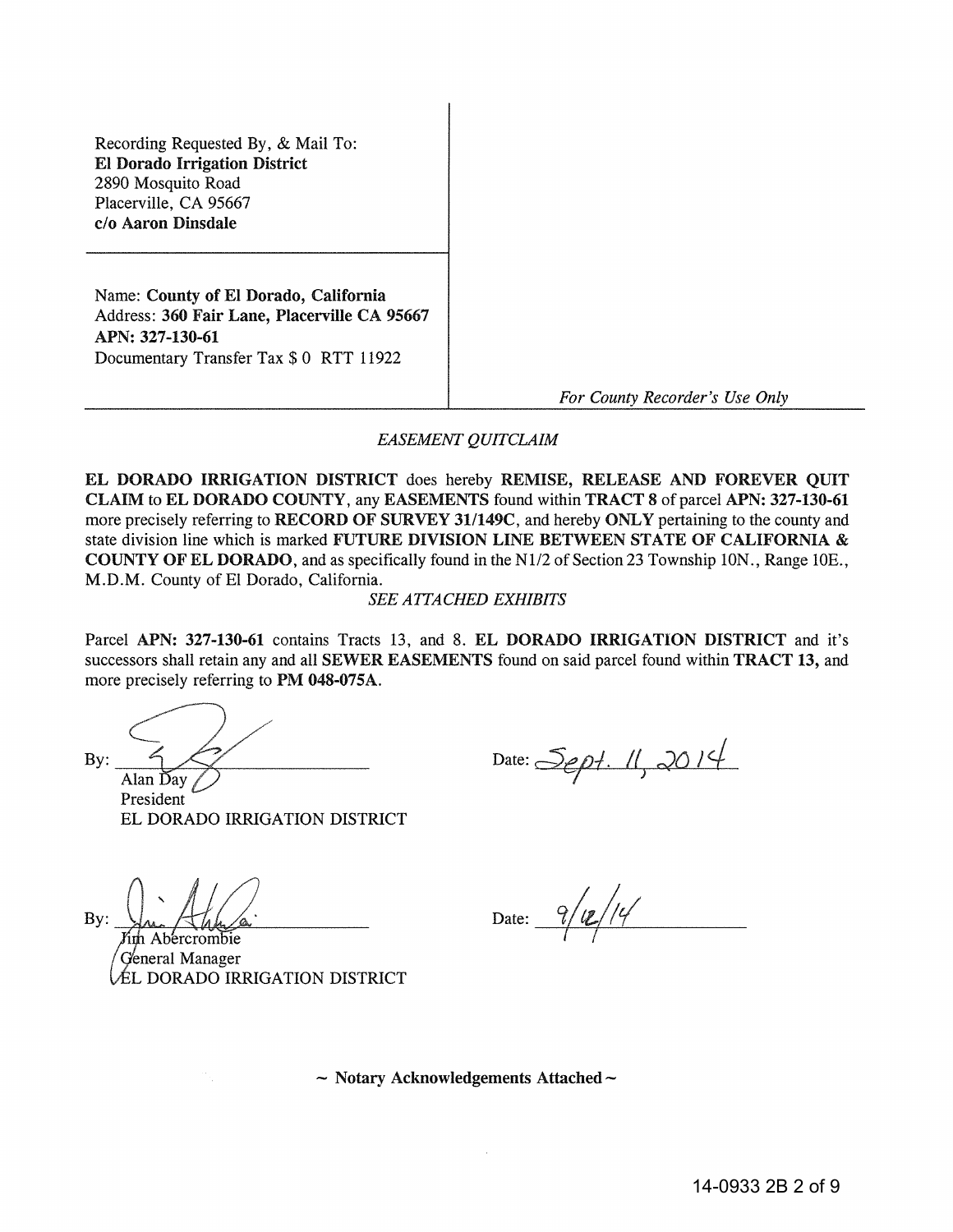

14-0933 2B 3  $\mathsf{Q}_\mathsf{t}$  $\circ$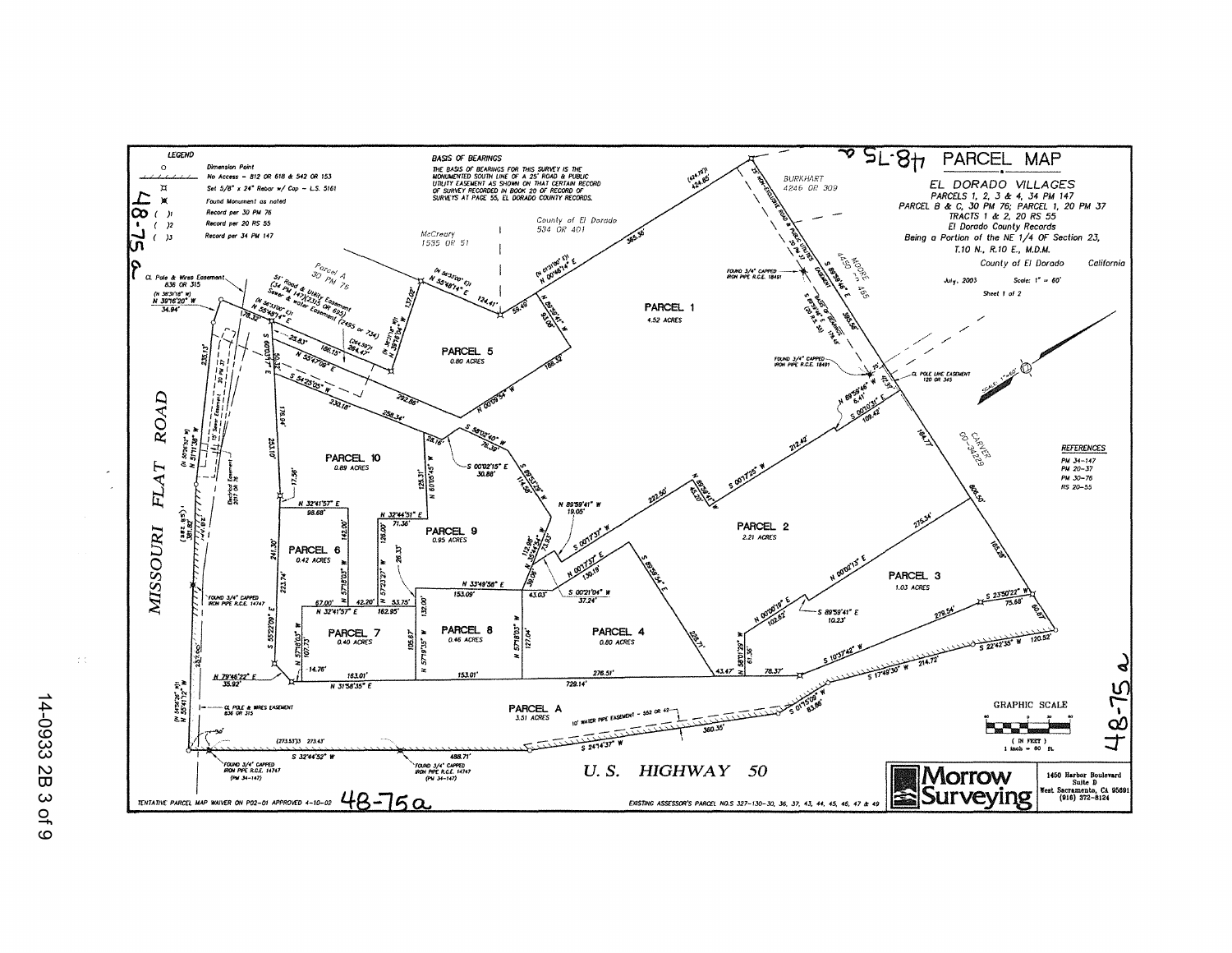

14-0933 2B 4 of 9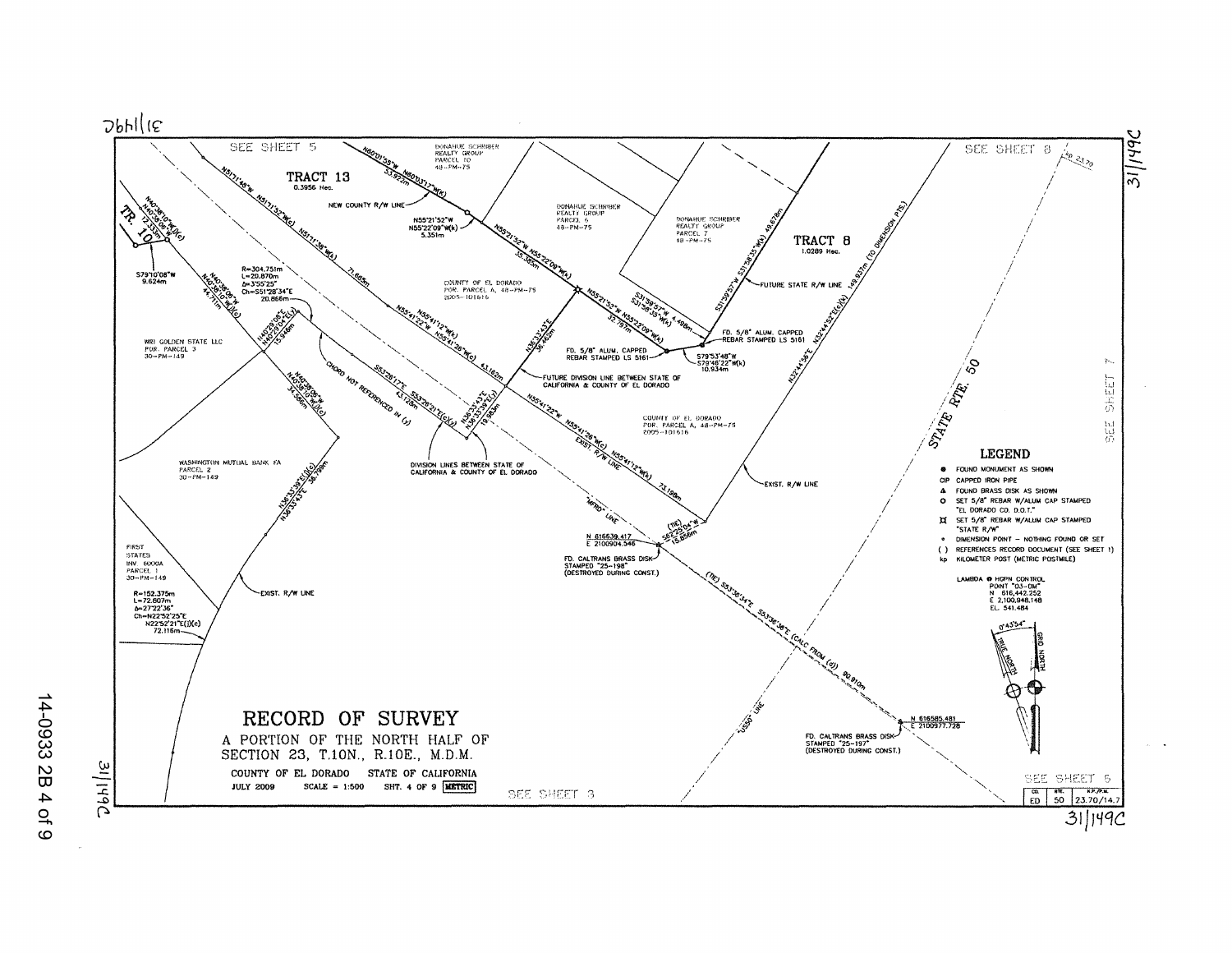|                                                                                                                                                              | CALIFORNIA ALL-PURPOSE ACKNOWLEDGMENT<br>CIVIL CODE § 1189                                                                                                                                                                                                                                                                                                                                                                                                                                                                                                                                                                                        |
|--------------------------------------------------------------------------------------------------------------------------------------------------------------|---------------------------------------------------------------------------------------------------------------------------------------------------------------------------------------------------------------------------------------------------------------------------------------------------------------------------------------------------------------------------------------------------------------------------------------------------------------------------------------------------------------------------------------------------------------------------------------------------------------------------------------------------|
| State of California                                                                                                                                          |                                                                                                                                                                                                                                                                                                                                                                                                                                                                                                                                                                                                                                                   |
| County of $E1$ Dovado                                                                                                                                        |                                                                                                                                                                                                                                                                                                                                                                                                                                                                                                                                                                                                                                                   |
|                                                                                                                                                              | on Sept. 11, 2014 before me, fatricia Ann Johnson Votavy Public.<br>Name(s) of Signer(s)                                                                                                                                                                                                                                                                                                                                                                                                                                                                                                                                                          |
| PATRICIA ANN JOHNSON<br>Commission $#$ 1946278<br>Notary Public - California<br>El Dorado County<br>My Comm. Expires Aug 17, 2015<br>Place Notary Seal Above | who proved to me on the basis of satisfactory<br>evidence to be the person(s) whose name(s) is/are<br>subscribed to the within instrument and acknowledged<br>to me that he/she/they executed the same in<br>his/her/their authorized capacity(ies); and that by<br>his/her/their signature(s) on the instrument the<br>person(s), or the entity upon behalf of which the<br>person(s) acted, executed the instrument.<br>I certify under PENALTY OF PERJURY under the<br>laws of the State of California that the foregoing<br>paragraph is true and correct.<br>WITNESS my hand and official seal.<br>Signature: [athicia<br>Signature of Notar |
|                                                                                                                                                              | <b>OPTIONAL</b><br>Though the information below is not required by law, it may prove valuable to persons relying on the documept<br>and could prevent fraudulent removal and reattachment of this form to another document.                                                                                                                                                                                                                                                                                                                                                                                                                       |
| <b>Description of Attached Document</b>                                                                                                                      |                                                                                                                                                                                                                                                                                                                                                                                                                                                                                                                                                                                                                                                   |
| Document Date:                                                                                                                                               | Number of Pages:                                                                                                                                                                                                                                                                                                                                                                                                                                                                                                                                                                                                                                  |
| Signer(s) Other Than Named Above:                                                                                                                            |                                                                                                                                                                                                                                                                                                                                                                                                                                                                                                                                                                                                                                                   |
| Capacity(ies) Claimed by Signer(s)                                                                                                                           |                                                                                                                                                                                                                                                                                                                                                                                                                                                                                                                                                                                                                                                   |
| Signer's Name: Williams and Signer's Name:                                                                                                                   |                                                                                                                                                                                                                                                                                                                                                                                                                                                                                                                                                                                                                                                   |
| Corporate Officer - Title(s):                                                                                                                                | Corporate Officer - Title(s):                                                                                                                                                                                                                                                                                                                                                                                                                                                                                                                                                                                                                     |
| <b>RIGHT THUMBERING</b><br>$\Box$ Individual<br><b>OF SIGNER</b>                                                                                             | $\Box$ Individual<br><b>RIGHT THUMBERINT</b><br><b>OF SIGNER</b>                                                                                                                                                                                                                                                                                                                                                                                                                                                                                                                                                                                  |
| $\Box$ Partner – $\Box$ Limited $\Box$ General<br>Top of thumb here                                                                                          | $\Box$ Partner $-\Box$ Limited $\Box$ General<br>Top of thumb here                                                                                                                                                                                                                                                                                                                                                                                                                                                                                                                                                                                |
| $\Box$ Attorney in Fact                                                                                                                                      | $\Box$ Attorney in Fact                                                                                                                                                                                                                                                                                                                                                                                                                                                                                                                                                                                                                           |
| Trustee<br>$\perp$                                                                                                                                           | $\Box$ Trustee                                                                                                                                                                                                                                                                                                                                                                                                                                                                                                                                                                                                                                    |
| Guardian or Conservator                                                                                                                                      | Guardian or Conservator                                                                                                                                                                                                                                                                                                                                                                                                                                                                                                                                                                                                                           |
| $\Box$ Other: _________                                                                                                                                      | □ Other: _______________________                                                                                                                                                                                                                                                                                                                                                                                                                                                                                                                                                                                                                  |
|                                                                                                                                                              |                                                                                                                                                                                                                                                                                                                                                                                                                                                                                                                                                                                                                                                   |

MEXIER EXERCITION Material Contract Communication of CONDITIONS (1-800-876-6827)<br>© 2010 National Notary Association • NationalNotary.org • 1-800-US NOTARY (1-800-876-6827) 

7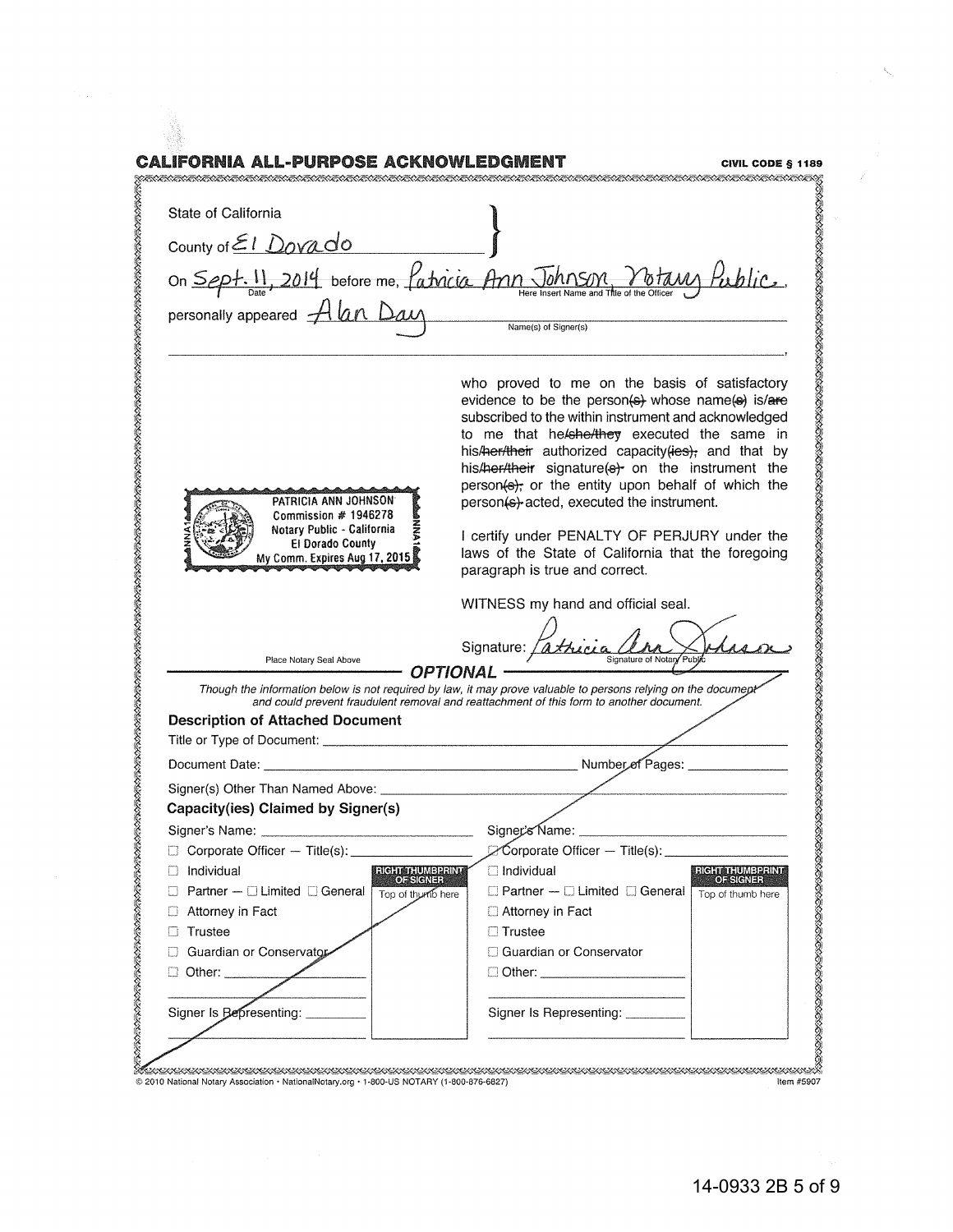| State of California                                                                                                             |                                                                                                                                                                                                                                                                                                                                                                                                                                                                                                                                                                 |
|---------------------------------------------------------------------------------------------------------------------------------|-----------------------------------------------------------------------------------------------------------------------------------------------------------------------------------------------------------------------------------------------------------------------------------------------------------------------------------------------------------------------------------------------------------------------------------------------------------------------------------------------------------------------------------------------------------------|
|                                                                                                                                 |                                                                                                                                                                                                                                                                                                                                                                                                                                                                                                                                                                 |
| County of El Dorado                                                                                                             |                                                                                                                                                                                                                                                                                                                                                                                                                                                                                                                                                                 |
|                                                                                                                                 | on Sept. 122014 before me, Patricia Ann Johnson Motary Public.                                                                                                                                                                                                                                                                                                                                                                                                                                                                                                  |
|                                                                                                                                 |                                                                                                                                                                                                                                                                                                                                                                                                                                                                                                                                                                 |
|                                                                                                                                 |                                                                                                                                                                                                                                                                                                                                                                                                                                                                                                                                                                 |
|                                                                                                                                 |                                                                                                                                                                                                                                                                                                                                                                                                                                                                                                                                                                 |
| PATRICIA ANN JOHNSON<br>Commission # 1946278<br>Notary Public - California<br>El Dorado County<br>My Comm. Expires Aug 17, 2015 | who proved to me on the basis of satisfactory<br>evidence to be the person(s) whose name(s) is/are<br>subscribed to the within instrument and acknowledged<br>to me that he/she/they executed the same in<br>his/her/their authorized capacity (ies), and that by<br>his/her/their signature(s) on the instrument the<br>person(s), or the entity upon behalf of which the<br>person(s)-acted, executed the instrument.<br>I certify under PENALTY OF PERJURY under the<br>laws of the State of California that the foregoing<br>paragraph is true and correct. |
|                                                                                                                                 | WITNESS my hand and official seal.                                                                                                                                                                                                                                                                                                                                                                                                                                                                                                                              |
|                                                                                                                                 |                                                                                                                                                                                                                                                                                                                                                                                                                                                                                                                                                                 |
|                                                                                                                                 | Signature: Tathicia                                                                                                                                                                                                                                                                                                                                                                                                                                                                                                                                             |
| Place Notary Seal Above                                                                                                         | Signature of Notary                                                                                                                                                                                                                                                                                                                                                                                                                                                                                                                                             |
|                                                                                                                                 | <b>OPTIONAL</b><br>Though the information below is not required by law, it may prove valuable to persons relying on the document<br>and could prevent fraudulent removal and reattachment of this form to another document.                                                                                                                                                                                                                                                                                                                                     |
| <b>Description of Attached Document</b>                                                                                         |                                                                                                                                                                                                                                                                                                                                                                                                                                                                                                                                                                 |
|                                                                                                                                 |                                                                                                                                                                                                                                                                                                                                                                                                                                                                                                                                                                 |
|                                                                                                                                 |                                                                                                                                                                                                                                                                                                                                                                                                                                                                                                                                                                 |
|                                                                                                                                 |                                                                                                                                                                                                                                                                                                                                                                                                                                                                                                                                                                 |
| Capacity(ies) Claimed by Signer(s)                                                                                              |                                                                                                                                                                                                                                                                                                                                                                                                                                                                                                                                                                 |
| Signer's Name: _                                                                                                                | Signer's Name:                                                                                                                                                                                                                                                                                                                                                                                                                                                                                                                                                  |
| Corporate Officer - Title(s):                                                                                                   | $\triangleright$ Corporate Officer - Title(s):                                                                                                                                                                                                                                                                                                                                                                                                                                                                                                                  |
| RIGHT THUMBPRINT<br>Individual                                                                                                  | $\Box$ Individual<br><b>RIGHT THUMBERINT</b>                                                                                                                                                                                                                                                                                                                                                                                                                                                                                                                    |
| Partner $-\Box$ Limited $\Box$ General<br>Top of thumb here                                                                     | <b>OF SIGNER</b><br>$\Box$ Partner $-\Box$ Limited $\Box$ General<br>Top of thumb here                                                                                                                                                                                                                                                                                                                                                                                                                                                                          |
| Attorney in Fact<br>□                                                                                                           | Attorney in Fact                                                                                                                                                                                                                                                                                                                                                                                                                                                                                                                                                |
| Trustee<br>0                                                                                                                    | $\Box$ Trustee                                                                                                                                                                                                                                                                                                                                                                                                                                                                                                                                                  |
| Guardian or Conservator<br>П                                                                                                    | Guardian or Conservator                                                                                                                                                                                                                                                                                                                                                                                                                                                                                                                                         |
| $\Box$ Other:                                                                                                                   | □ Other: _________________________                                                                                                                                                                                                                                                                                                                                                                                                                                                                                                                              |
|                                                                                                                                 |                                                                                                                                                                                                                                                                                                                                                                                                                                                                                                                                                                 |
| Signer Is Representing:                                                                                                         | Signer Is Representing: ____                                                                                                                                                                                                                                                                                                                                                                                                                                                                                                                                    |

© 2010 National Notary Association· NationaINotary.org· 1-800-US NOTARY (1-800-876-6827) Item #5907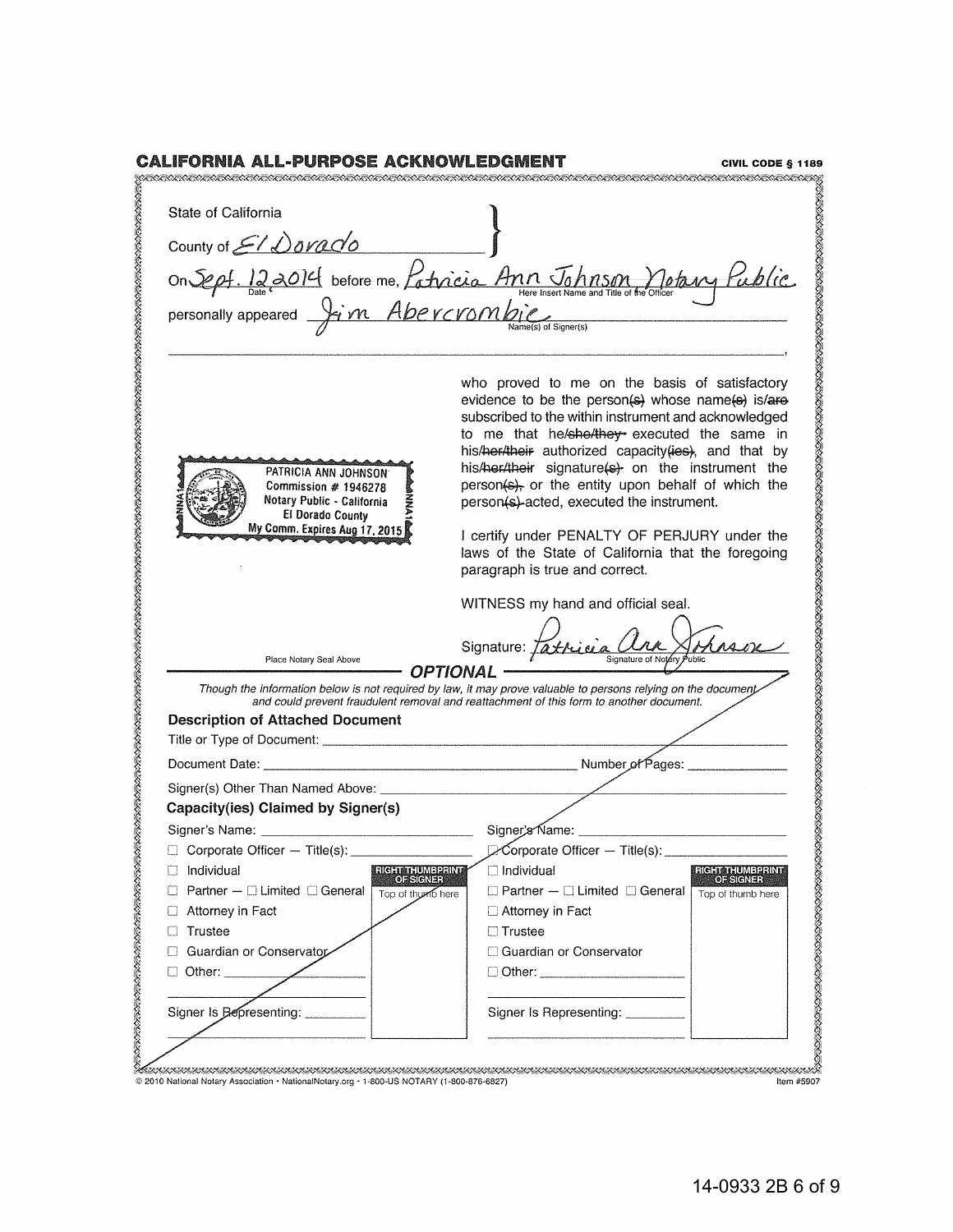| $\mathbf{1}$ | <b>RESOLUTION OF THE BOARD OF DIRECTORS OF</b><br>EL DORADO IRRIGATION DISTRICT                                                     |
|--------------|-------------------------------------------------------------------------------------------------------------------------------------|
| 2<br>3       | APPROVING AND AUTHORIZING THE EXECUTION OF EASEMENT<br>QUITCLAIM TO COUNTY OF EL DORADO<br><b>ASSESSOR PARCEL NUMBER 327-130-61</b> |
| 4            | WHEREAS, El Dorado Irrigation District acquired ownership of portions of Missouri Flat                                              |
| 5            | Ditch; and                                                                                                                          |
| 6            | WHEREAS, the recorded survey description of subject property depicts the easement to be                                             |
| 7            | quitclaimed along Missouri Flat Road; and                                                                                           |
| 8            | WHEREAS, El Dorado Irrigation District's General Counsel has advised that conveyance of                                             |
| 9            | subject easement be by reference to assessor parcel number set forth above; and                                                     |
|              | WHEREAS, El Dorado Irrigation District has abandoned subject parcel through non-use; and                                            |
| 10           | WHEREAS, El Dorado County has requested that El Dorado Irrigation District Board of                                                 |
| 11           | Directors approve an easement quitclaim to the County of El Dorado for subject parcel along                                         |
| 12           | Missouri Flat Road; and                                                                                                             |
| 13           | WHEREAS, El Dorado Irrigation District no longer requires subject parcel and desires to                                             |
| 14           | relieve it of all administrative and legal responsibilities associated with subject parcel.                                         |
| 15           | NOW, THEREFORE, BE IT AND IT IS HEREBY RESOLVED by the Board of Directors                                                           |
| 16           | of El Dorado Irrigation District that the subject parcel interest is no longer necessary for District                               |
| 17           | purposes and that District shall quitclaim any interest in subject parcel located along Missouri Flat                               |
| 18           | Road attached hereto as Exhibit A.                                                                                                  |
|              | $\frac{1}{2}$                                                                                                                       |
| 19           | $\frac{1}{2}$                                                                                                                       |
| 20           | $\frac{1}{2}$                                                                                                                       |
| 21           | $\frac{1}{2}$                                                                                                                       |
| 22           |                                                                                                                                     |
| 23           | $\frac{1}{2}$                                                                                                                       |
| 24           | $\prime\prime$                                                                                                                      |
| 25           | $\frac{1}{2}$                                                                                                                       |
| 26           | $\frac{1}{2}$                                                                                                                       |
| 27           |                                                                                                                                     |
|              | Page 1 of 3                                                                                                                         |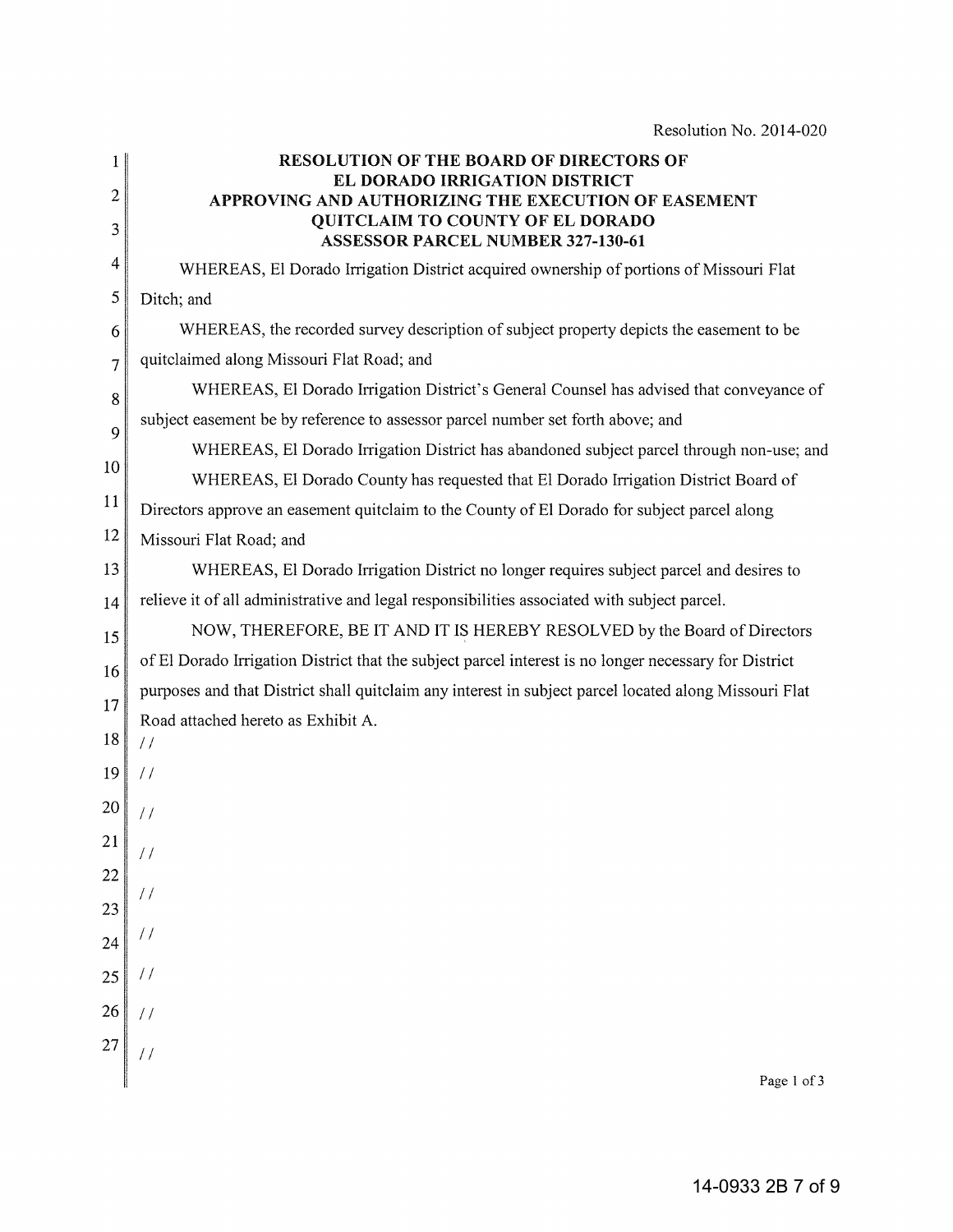| 1              | The foregoing Resolution was introduced at a regular meeting of the Board of Directors of       |
|----------------|-------------------------------------------------------------------------------------------------|
| $\overline{c}$ | the EL DORADO IRRIGATION DISTRICT, held on the 25 <sup>th</sup> day of August 2014, by Director |
| 3              | George who moved its adoption. The motion was seconded by Director Osborne and a poll vote      |
| $\overline{4}$ | taken which stood as follows:                                                                   |
| 5              | AYES: Directors George, Osborne, Prada, Coco, and Day                                           |
|                | NOES:                                                                                           |
| 6              | ABSENT:                                                                                         |
| 7              | <b>ABSTAIN:</b>                                                                                 |
| 8              | The motion having a majority of votes "Aye", the resolution was declared to have been           |
| 9              | adopted, and it was so ordered.                                                                 |
| 10             |                                                                                                 |
| 11             |                                                                                                 |
| 12             | Alan Day, President<br><b>Board of Directors</b>                                                |
| 13             | EL DORADO IRRIGATION DISTRICT                                                                   |
| 14             | ATTEST:                                                                                         |
| 15             |                                                                                                 |
| 16             | Jennifer Sullivan                                                                               |
| 17             | Clerk to the Board<br>EL DORADO IRRIGATION DISTRICT                                             |
|                |                                                                                                 |
| 18             | (SEAL)                                                                                          |
| 19             |                                                                                                 |
| 20             |                                                                                                 |
| 21             |                                                                                                 |
| 22             |                                                                                                 |
| 23             | 77                                                                                              |
| 24             | $\frac{1}{2}$                                                                                   |
| 25             | $\frac{1}{2}$                                                                                   |
| 26             | $\frac{1}{2}$                                                                                   |
| 27             | 77                                                                                              |
|                | Page 2 of 3                                                                                     |
|                |                                                                                                 |